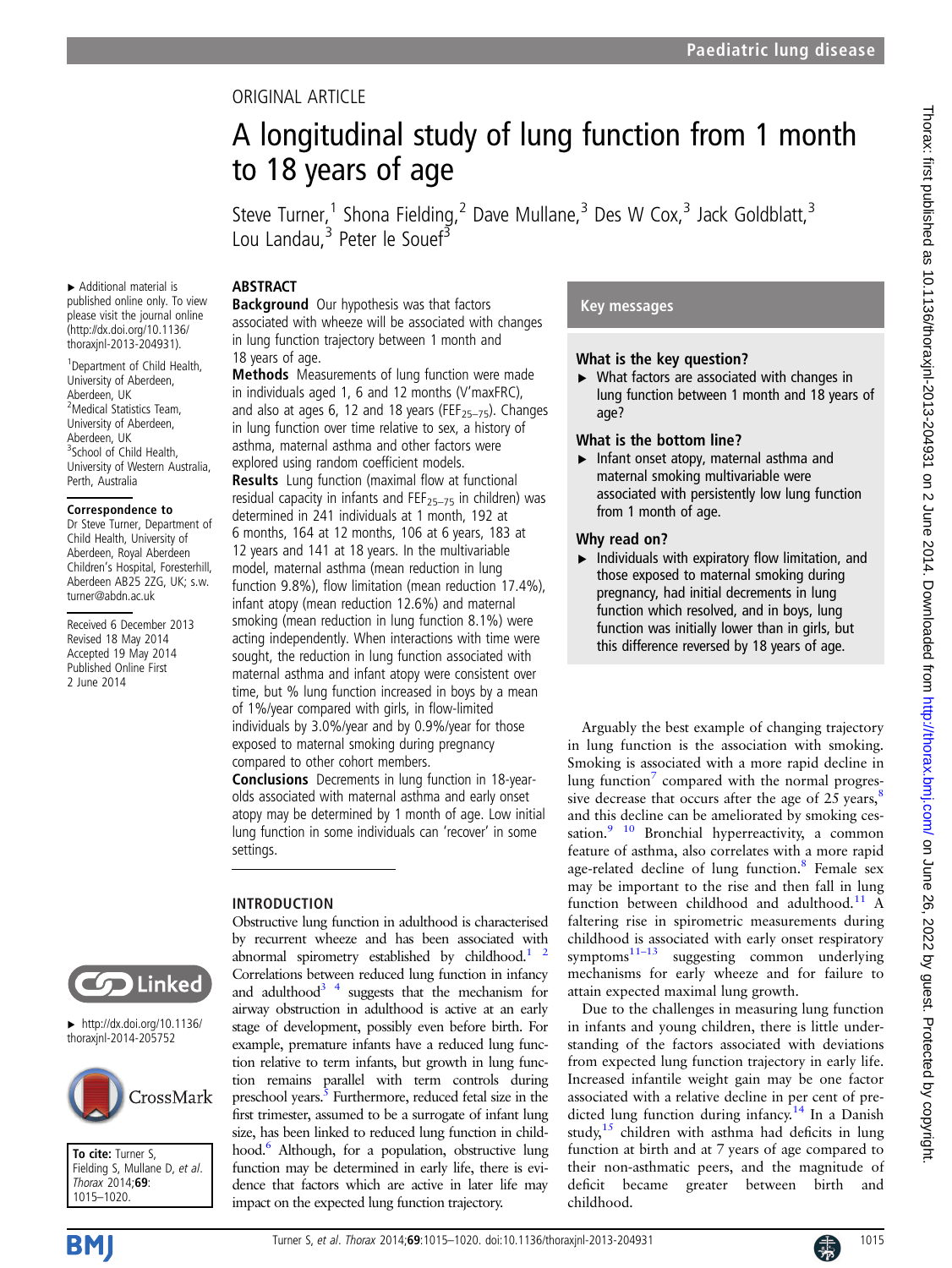Individuals in a birth cohort recruited in Perth, Australia, have undergone pulmonary function testing between ages 1 month and 18 years, $<sup>4</sup>$  $<sup>4</sup>$  $<sup>4</sup>$  and we have demonstrated a modest</sup> positive correlation between expiratory flows at ages 1 month and 18 years.<sup>4</sup> Here we test the hypothesis that, in our cohort, risk factors for asthma will be associated with reductions in lung function over time.

#### METHODS

#### Study design

Women attending an antenatal clinic were invited to enrol their infant in a cohort study. There was no selection for parents with asthma or atopy. Maternal asthma was defined as an affirmative response to the question 'Have you ever had asthma diagnosed by a doctor?<sup>'[16](#page-5-0)</sup> Infants attended assessments at ages 1, 6 and 12 months where length, weight, infant lung function and skin prick reactivity were determined. At ages 6, 12 and 18 years, participants attended an assessment which included a respiratory questionnaire, spirometry and skin prick testing. Wheeze was defined as an affirmative response to the question 'Do you/your child ever sound wheezy and if yes, has this been present in the last year?' A history of asthma ever was determined from questionnaire responses completed at ages 6, 12 and 18 years and defined as an affirmative response to the question 'Has your child/have you been diagnosed with asthma by a doctor?' Current smoking at 18 years was defined as a positive answer to the question 'Do you now smoke cigarettes?' All assessments of this cohort have been approved by our institutional ethics committee, and written consent was taken from the participants at age 18 years.

#### Infant lung function testing

The rapid thoraco-abdominal compression technique was used to measure maximal flow at functional residual capacity (V'maxFRC). Details of the technique are presented elsewhere.<sup>17</sup> Briefly, an inflatable balloon was placed inside a non-distensible jacket and rapidly inflated at the end of a tidal inhalation. The mean of five technically acceptable measurements was reported. Per cent of predicted infant lung function values were derived using our own derived reference equation for  $V'$ maxFRC $^{18}$  $^{18}$  $^{18}$ (adjusting for length, weight, age at testing, sex and maternal smoking during pregnancy).

#### Skin prick testing

The standard methodology was applied $19$  and positive and negative controls were used. The following allergens were used at all ages: cow's milk, egg white, rye grass and Dermatophagoides farinae. In childhood, reactivity was also assessed to the following: mixed grass; Dermatophagoides pteronyssinus; cat dander; dog dander; Alternaria alternans; and Aspergillus fumigates (allergen provided by Hollister-Stier, Elkhart, Indiana, USA). A positive reaction was defined as a weal ≥2 mm in diameter for infants and ≥3 mm after infancy or, in cases of dermatographism, a weal larger than the negative control. Infant atopy was defined as a positive reaction on  $\geq 1$  infant assessment.<sup>[20](#page-5-0)</sup>

#### **Spirometry**

Spriometry was measured using a portable spirometer (Pneumocheck Spirometer 6100; Welch-Allyn, Skaneateles Falls, New York, USA), international guidelines were applied to quality control.<sup>21</sup> Spirometric values were expressed as per cent predicted using a standard reference population which adjust for age, sex and height. $^{22}$ 

#### Analysis

 $\gamma^2$  Tests were used to determine differences between the whole cohort and subsets, whereof lung function was measured at all ages except 6 years, and also where lung function was measured at  $\geq$ 3 ages for the following variables: male sex, parental asthma, maternal smoking during pregnancy, active smokers at 18 years and flow limitation at 1 month. Percentage of lung function was compared between the groups described with Student t test. Longitudinal measurement of lung function was the outcome, and explanatory variables were selected a priori due to association with increased risk for wheeze and/or reduced lung function within our cohort: infant atopy, $4$  mater-nal asthma,<sup>[4](#page-5-0)</sup> smoking,<sup>4</sup> male sex,<sup>[18](#page-5-0)</sup> maternal smoking during pregnancy,  $^{18}$  $^{18}$  $^{18}$  and expiratory flow limitation at 1 month of age.<sup>[23](#page-5-0)</sup> To give our results a clinical relevance, a history of asthma was included as an explanatory variable. Based on our earlier observations of associations between V'maxFRC and  $\text{FEF}_{25-75}$ <sup>4</sup> <sup>24</sup> the latter spirometric measurement was the principal index of lung function beyond infancy but  $FEV<sub>1</sub>$  and  $FVC$  were also considered. Sex and maternal smoking were factors we wished to relate to longitudinal lung function but were also factors used to derive standardised lung function; therefore, for analyses where male gender and maternal smoking were included as variables, per cent predicted lung function values were derived coding all individuals as male and as having non-smoking mothers. For each outcome, a random coefficients model was fitted using an unstructured covariance. Time was modelled as continuous, but took the values 0.1, 0.5, 1, 6, 12 and 18 to represent the ages (in years) of assessment. Initially, univariate models were fitted for each variable followed by a multivariable model which included all variables. Further details of these models are presented on the online supplement. Standard statistical software was used (IBM SPSS V.20 and SAS V.9.2), and a p value of <0.05 was assumed to be significant.

## RESULTS

#### Study subjects

Lung function was determined in 241 individuals at 1 month (95% of the original cohort), 192 (76%) at 6 months and 164 (64%) at 12 months of age, 106 (42%) 6-year-olds, 183 (72%) 12-year-olds and 141 (56%) 18-year-olds. Lung function was measured at all six ages in 49 individuals and in 91 individuals at ages 1, 6 and 12 months and 12 and 18 years; these 91 individuals were less likely to have had flow limitation at 1 month and had higher lung function at 1 month and 6 years compared with the whole population, [table 1.](#page-2-0) There were 162 individuals with ≥4 lung function measurements, who were more likely to have infant atopy, and also had higher %FEF<sub>25–75</sub> at 6 years compared with the whole cohort ([table 1](#page-2-0)).

#### Longitudinal assessment of lung function

In univariate models, (fixed effects of time and the variable, random effect for patient and patient×time), reduced per cent lung function (V'maxFRC in infancy and  $FEF_{25-75}$  in childhood) was associated with maternal asthma (mean reduction 8.2% (95% CI 1.3% to 15.1%) p=0.020), flow limitation (mean reduction 15.8% (5.8% to 25.8%) p=0.002), infant onset atopy (mean reduction 11.3% (3.2% to 19.4%) p=0.006), and a history of asthma ever (mean reduction 7.3% (95% CI 1.0% to 13.5%) p=0.022), [table 2.](#page-3-0) Current smoking was not associated with reduced lung function (data not presented). In the multivariable model, reduced lung function was associated with maternal asthma (mean reduction 9.8% (95% CI 3.0% to 16.5%)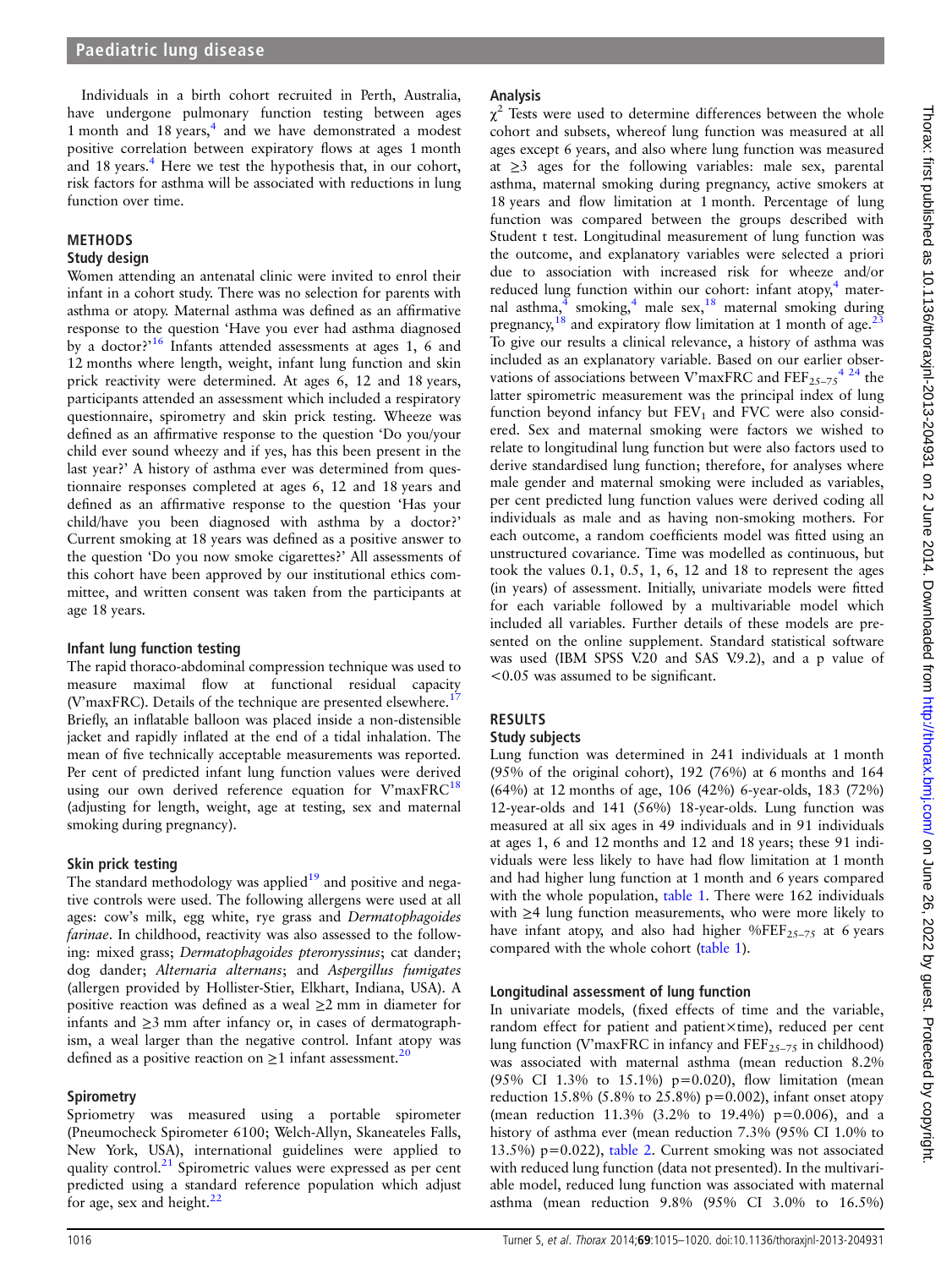<span id="page-2-0"></span>Table 1 Comparing details of those where lung function was not determined at 1, 6 and 12 months and 12 and 18 years of age ('restricted analysis' group) and the whole cohort

|                                                            | Individuals where lung function was measured<br>at all ages except 6 years (n=91 unless stated) | Individuals where lung function was measured on<br>more than three occasions (n=162 unless stated) | Whole cohort<br>$(n=253$ unless<br>stated) |
|------------------------------------------------------------|-------------------------------------------------------------------------------------------------|----------------------------------------------------------------------------------------------------|--------------------------------------------|
| Percentage of male (n)                                     | 59% (54)                                                                                        | 56% (91)                                                                                           | 56% (142)                                  |
| Percentage with maternal history<br>of asthma (n)          | 22% (20)                                                                                        | 18% (29)                                                                                           | 20% (51)                                   |
| Percentage with paternal history<br>of asthma (n)          | 11% (10)                                                                                        | 14% (22)                                                                                           | 15% (35/242)                               |
| Percentage with mothers who<br>smoked during pregnancy (n) | 25% (23)                                                                                        | 28% (45)                                                                                           | 32% (80/252)                               |
| Percentage with atopy during<br>infancy (n)                | 13% (12)                                                                                        | $17\%$ (28) <sup>*</sup>                                                                           | 13% (32/153)                               |
| Percentage with flow limitation<br>at 1 month of age (n)   | $2\%$ (2) <sup>*</sup>                                                                          | 10% (16)                                                                                           | 10% (23/243)                               |
| Mean %V'maxFRC at 1 month<br>(SD)                          | 110 $(52)^*$                                                                                    | $100(48)$ n=155                                                                                    | 99 (48) n=241                              |
| Mean %V'maxFRC at 6 months<br>(SD)                         | 107 (48)                                                                                        | $104(44)$ n=150                                                                                    | 104 (46) $n=192$                           |
| Mean %V'maxFRC at 12 months<br>(SD)                        | 95 (42)                                                                                         | 98 (39) n=138                                                                                      | $98(39) n=164$                             |
| Mean % FEF $_{25-75}$ at 6 years (SD)                      | 90 $(24)^*$                                                                                     | 87 (24) n=96*                                                                                      | $85(24)$ n=106                             |
| Mean % FEF <sub>25-75</sub> at 12 years<br>(SD)            | 101(20)                                                                                         | $99(20)$ n=156                                                                                     | $99(20)$ n=183                             |
| Mean % FEF <sub>25-75</sub> at 18 years<br>(SD)            | 107(24)                                                                                         | 107 $(23)$ n=129                                                                                   | 107 $(23)$ n=141                           |
| Percentage of current smoker at<br>18                      | 21% (19)                                                                                        | 23% (30)                                                                                           | 22% (33/148)                               |
| Percentage with asthma ever by<br>18 years                 | 39% (31)*                                                                                       | 46% (67)                                                                                           | 46% (80/172)                               |

\*p<0.05 compared to the whole cohort.

p=0.005), flow limitation (mean reduction 17.4% (95% CI 7.8% to 27.1%)  $p < 0.001$ , infant onset atopy (mean reduction 12.6% (95% CI 4.7% to 20.5%) p=0.002), and maternal smoking (mean reduction 8.1% (95% CI 1.6% to 14.6%)  $p=0.015$ ), but not male gender or asthma history, [table 2](#page-3-0). There were interactions between time and sex (mean increase in per cent lung function/year for boys compared with girls 1.0 (95% CI 0.3 to 1.6)  $p=0.003$ , fi[gure 1](#page-3-0)), time and flow limitation (mean increase in per cent lung function/year for flow-limited compared to others 3.0 (95% CI 1.9 to 4.2)  $p < 0.001$ , fi[gure 2](#page-3-0)), and time and maternal smoking during pregnancy (mean increase in % lung function/year for exposed compared to unexposed 0.9 (95% CI 0.2 to 1.7)  $p=0.0181$ , fi[gure 3\)](#page-4-0), [table 3.](#page-4-0) The online supplement presents results of analyses where  $FEV<sub>1</sub>$  and  $FVC$  were the spirometric outcomes (see online supplementary tables E1– 4). The online supplement also compares outcomes at age 18 years for the 13 individuals with expiratory flow limitation and the 130 without flow limitation (see online supplementary table E5); flow-limited individuals were at increased risk for wheeze in the previous year (OR 3.3 (95% CI 1.0 to 11.1) p=0.040), but lung function and proportion with atopy were similar between groups. There was no interaction between V'maxFRC/FEF<sub>25-75</sub> and time for the period 1 month to ≤6 years (to allow comparison with an earlier study<sup>[15](#page-5-0)</sup>). Table E6 in the online supplement presents results of the model whose results are shown in [table 3](#page-4-0) when the main effect for history of asthma and its interaction with time were added; here, lung function remained persistently lower at all ages for those with asthma. The online supplement presents data showing that lung function in the 23 individuals with highest V'maxFRC values at

1 month (by contrast with the 23 flow limited individuals) remained elevated relative to the remainder of the cohort from 1 month to 12 years (see online supplementary table E7).

#### **DISCUSSION**

This is the first study to address the question 'What factors are associated with changes in lung function within an individual throughout infancy and childhood?' There were three main findings. First, infant atopy and maternal asthma were associated with reductions in lung function from 1 month onwards. Second, relative to girls, the level of lung function in boys was initially lower but ultimately was higher and initial decrements in lung function associated with flow limitation and maternal smoking resolved over time. Third, there was no evidence of a reduction in lung function between 1 month and 18 years among those with a history of asthma. These unique results provide insight into which are the factors that may influence subsequent changes in lung function from 1 month of age, and when these changes occur.

Our results are consistent with studies which have associated early allergic sensitisation with reduced lung function in later life. A study by Illi et  $al^{25}$  $al^{25}$  $al^{25}$  reported that aeroallergen sensitisation by 3 years of age was associated with reduced lung function at 12 years of age; what our study adds is that the critical time for allergic sensitisation may be within the first year of life. We have previously demonstrated that infant onset atopy was associated with reduced  $FEV_1$  at 12 years of age,<sup>[20](#page-5-0)</sup> and results presented here suggest that onset of atopy by 6 months may be relevant to decrements in lung function. The nature of the association between atopy, reduced lung function and asthma is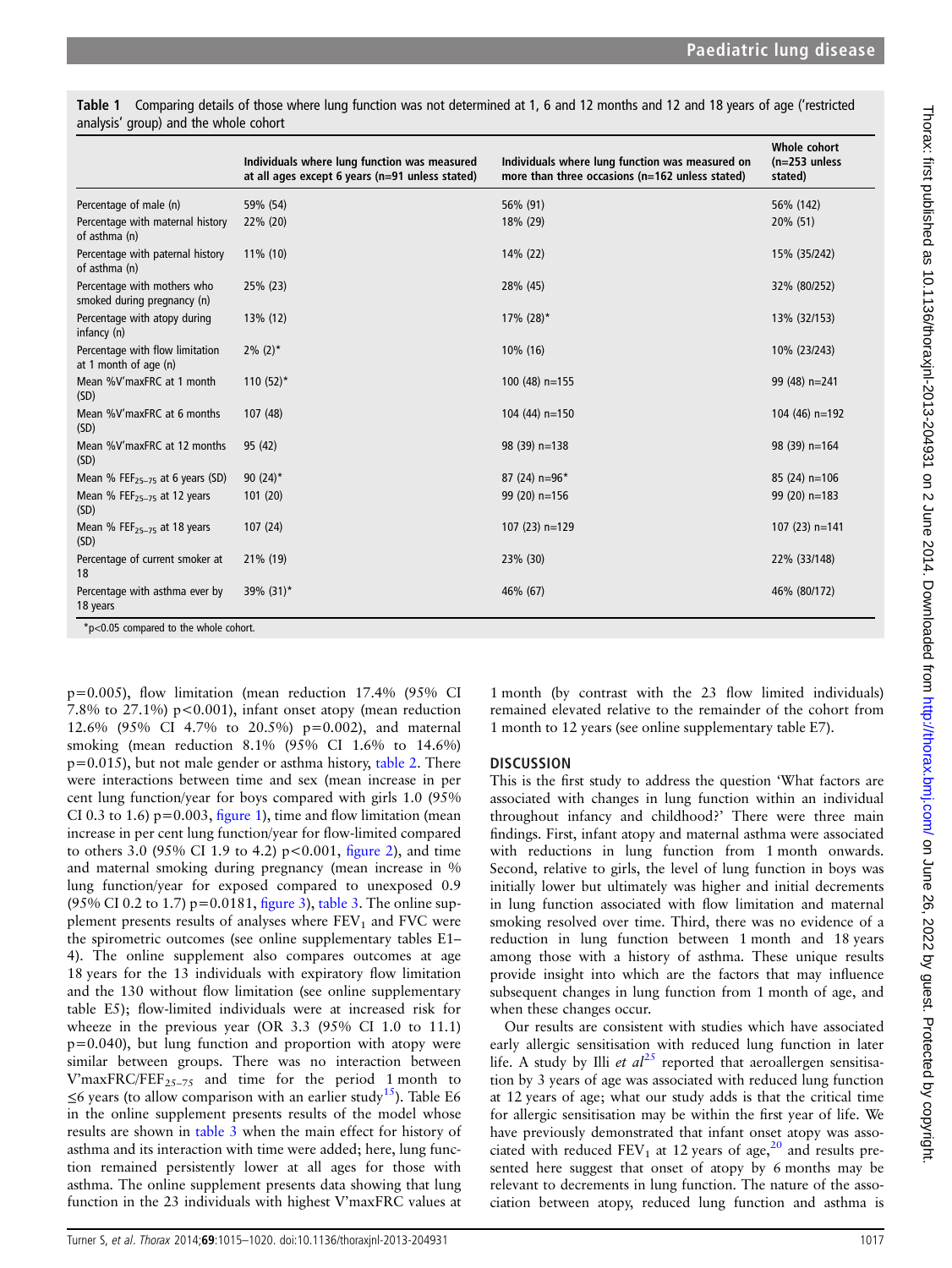|                        | Change in % V'maxFRC/FEF <sub>25-75</sub> | Change in % V'maxFRC/FEF <sub>25-75</sub> | Change in % V'maxFRC/FEF <sub>25-75</sub> associated with |
|------------------------|-------------------------------------------|-------------------------------------------|-----------------------------------------------------------|
|                        | associated with variable (univariate      | associated with variable (multivariable   | variable (multivariable analysis including asthma         |
|                        | analysis)                                 | analysis)                                 | history term)                                             |
| Maternal asthma        | $-8.2$ ( $-15.1$ to $-1.3$ )              | $-9.8$ (-16.5 to -3.0)                    | $-8.9$ (-16.5 to -1.3)                                    |
|                        | $p=0.020$                                 | $p=0.005$                                 | $p=0.023$                                                 |
| <b>Flow limitation</b> | $-15.8$ ( $-25.8$ to $-5.8$ )             | $-17.4$ (-27.1 to -7.8)                   | $-10.9$ (-22.2 to +0.4)                                   |
|                        | $p=0.002$                                 | p<0.001                                   | $p=0.059$                                                 |
| Infant atopy           | $-11.3$ (-19.4 to -3.2)                   | $-12.6$ (-20.5 to -4.7)                   | $-11.9$ (-20.4 to -3.4)                                   |
|                        | $p=0.006$                                 | $p=0.002$                                 | $p=0.006$                                                 |
| Maternal smoker        | $-6.2$ (-12.9 to +0.4)                    | $-8.1$ (-14.6 to -1.6)                    | $-8.2$ (-15.8 to -0.5)                                    |
| during pregnancy       | $p=0.069$                                 | $p=0.015$                                 | $p=0.036$                                                 |
| Male sex               | $-0.5$ (-6.2 to +5.2)                     | $-2.8$ ( $-5.0$ to $+5.9$ )               | $-0.0$ (-6.0 to +6.1)                                     |
|                        | $p=0.860$                                 | $p=0.877$                                 | $p=0.987$                                                 |
| Asthma ever            | $-7.3$ ( $-13.5$ to $-1.0$ )<br>$p=0.022$ |                                           | $-6.0$ ( $-12.2$ to $+0.3$ )<br>$p=0.061$                 |

<span id="page-3-0"></span>Table 2 Mean change (95% CI) in per cent predicted lung function measured at ages 1, 6 and 12 months, and 6, 12 and 18 years, associated with variables listed in the left hand column

Models in the second column were univariate, models in the third column were multivariable (excluding asthma ever, where data were missing in 81 individuals), while those in the fourth right hand column included all variables

complex, as evidenced by the presence of non-asthmatic atopics and non-atopic asthmatics, but our observations might indicate a mechanism acting at a very early developmental stage leading to early onset atopy and reduced lung function.

In a study with a design similar to ours, Bisgaard *et al*<sup>[15](#page-5-0)</sup> also observed reduced lung function at 1 month of age that preceded asthma symptoms but, in contrast with our study, also reported a further decrease in lung function between ages 1 month and 7 years for those with asthma. A study in Tucson observed a reduction in lung function between 2 months of age and 6 years in children with persistent wheeze.<sup>26</sup> We did not observe a secondary decrease in lung function after early infancy in association with asthma, and there are a number of possible explanations for this apparent inconsistency between the present study and earlier reports.<sup>[15 26](#page-5-0)</sup> While it is unlikely that biological

pathways will be different for our cohort and others, there are differences in populations and study designs used which might, at least partly, explain the apparently different outcomes. For example, the COPSAC study<sup>[15](#page-5-0)</sup> used a different methodology of infant lung function to that used in our study, and at 6 years of age children in our cohort had lower mean FEV<sub>1</sub>/FVC compared with 7-year-olds in COPSAC (0.87 vs 0.95), were more likely to be skin prick positive (38% vs 19%), and to have asthma (24% vs 16%); these differences in study design and population characteristics make direct comparison between COPSAC and our study unreliable. Participants in the Tucson study<sup>[3](#page-5-0)</sup> were similar to ours in terms of atopy prevalence at 6 years (38% vs 41%), and the same index of infant lung function was measured in both studies, albeit in a smaller number of Tucson infants  $(125 \text{ vs } 253)^{26}$ ; it is possible that with a larger



Age when lung function was measured

Figure 1 The mean difference in per cent of predicted lung function (circle) and 95% CIs (lines) at ages 1 month through to 18 years for boys compared with girls. The lung function measurement at 1, 6 and 12 months was maximal flow at functional residual capacity and at other ages was  $FEF_{25-75}$ . These results were from a random coefficients model which was fitted using an unstructured covariance. The p value for the interaction between lung function and time was 0.0027. The model also included maternal asthma, infant atopy, flow limitation and maternal smoking.



Figure 2 The mean difference in per cent of predicted lung function (circle) and 95% CIs (lines) at ages 1 month through to 18 years for individuals with expiratory flow limitation at 1 month of age compared to other individuals. The lung function measurement at 1, 6 and 12 months was maximal flow at functional residual capacity, and at other ages was FEF<sub>25–75</sub>. These results were from a random coefficients model which was fitted using an unstructured covariance. The p value for the interaction between lung function and time was <0.0001. The model also included maternal asthma, infant atopy, sex and maternal smoking.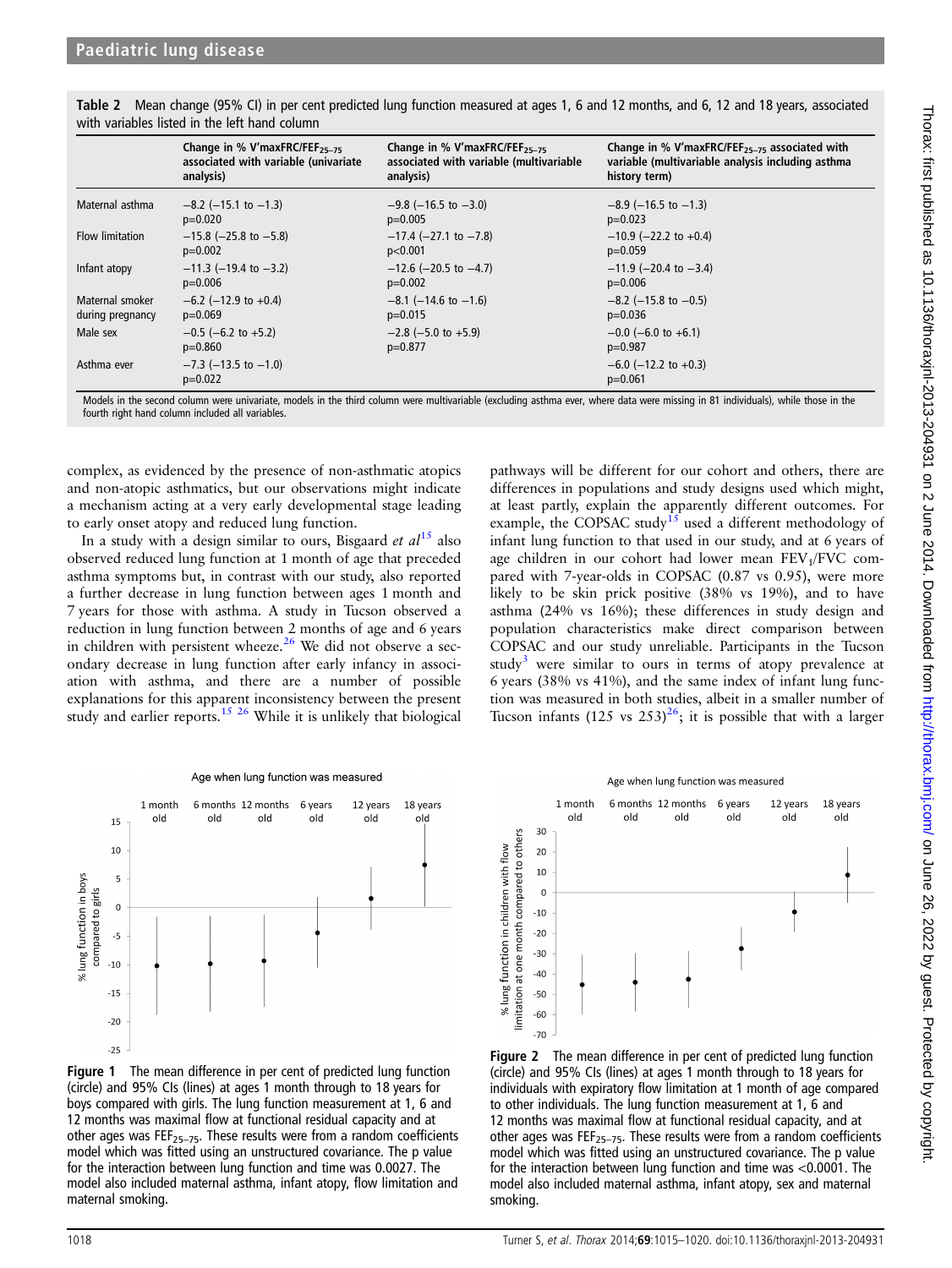Paediatric lung disease

<span id="page-4-0"></span>Age when lung function was measured  $1$  month 6 months 12 months 18 years 6 years 12 years old old old old old old  $15$ mothers smoked compared to others 10 % lung function in children whose  $\overline{5}$  $\overline{0}$  $\bar{z}$  $-10$  $-15$  $-20$  $-25$ 

Figure 3 The mean difference in per cent of predicted lung function (circle) and 95% CIs (lines) at ages 1 month through to 18 years for those exposed to maternal smoking during pregnancy compared to other individuals. The lung function measurement at 1, 6 and 12 months was maximal flow at functional residual capacity and at other ages was FEF<sub>25-75</sub>. These results were from a random coefficients model which was fitted using an unstructured covariance. The p value for the interaction between lung function and time was 0.0181. The model also included maternal asthma, infant atopy, sex and flow limitation.

sample size, the reduction in V'maxFRC in infancy in the group with persistent wheeze might have been signi ficant. More studies in this area are required to resolve the question 'Is asthma associated with a reduction in lung function after one month? ' since the answer is relevant to the timing of an intervention aimed at preventing reduced lung function.

At least two previous studies have reported associations between a maternal<sup>27</sup> or a family history<sup>28</sup> of asthma and reduced infant lung function, and here we observe that this decrease does not alter between ages 1 month and 18 years. Although an association between maternal asthma and a lower trajectory of lung function may simply re flect inherited factors, the lack of association with paternal asthma suggests a more complex mechanism. An association between childhood asthma and maternal, but not paternal, asthma has been previously reported in at least one study,  $2^9$  and an explanation for this apparently inconsistent association may be an interaction between a factor in the in utero environment and maternal 'asthma genes' resulting in reduced lung function.<sup>[30](#page-5-0)</sup>

Maternal smoking during pregnancy is known to be associated with reduced infant lung function,<sup>[18](#page-5-0)</sup> and in our study this difference was apparent between 1 month and 6 years of age but not thereafter (figure 3). Most mothers who smoked during pregnancy continued to smoke beyond delivery, and what this study is not able to determine is whether the apparent 'recovery' of reduced lung function in exposed individuals was due to children spending less time at home and avoiding the harmful effects of second-hand smoke, or whether despite ongoing postnatal exposure, the child 's lung might apparently recover, albeit at the cost of increased respiratory symptoms while the recovery is under way. Regardless of the underlying mechanisms, these findings highlight the long-lasting harm to the lungs of the unborn child associated with maternal smoking which can potentially be avoided by smoking cessation in early pregnancy.<sup>[31](#page-5-0)</sup>

We have previously described that the reduction in lung function associated with flow limitation in early infancy resolves by 12 years of age, $^{23}$  $^{23}$  $^{23}$  and here we confirm that at 18 years of age,

| Table 3 Estimate (95% CI) of effect of maternal asthma, flow limitation, infant atopy, maternal smoking and male sex on measurements of lung function (maximal flow at functional residual<br>capacity in infancy, V'maxFRC and FEF <sub>25-75</sub> in childhood) made between ages 1 month and 18 years |                               | Effect size (95% CIs) on percentage of predicted lung function measurements made between 1 month and 18 years |                                |                                 |                                                       |                             |                                           |
|-----------------------------------------------------------------------------------------------------------------------------------------------------------------------------------------------------------------------------------------------------------------------------------------------------------|-------------------------------|---------------------------------------------------------------------------------------------------------------|--------------------------------|---------------------------------|-------------------------------------------------------|-----------------------------|-------------------------------------------|
|                                                                                                                                                                                                                                                                                                           |                               | 1 month (V'maxFRC) 6 months (V'maxFRC) 12 months (V'maxFRC) 6 years (FEF $_{25-75}$ )                         |                                |                                 | 12 years (FEF $_{25-75}$ ) 18 years (FEF $_{25-75}$ ) |                             | p Value for interaction<br>term with time |
| Vlatemal asthma                                                                                                                                                                                                                                                                                           | $-9.5(-20.1$ to $+1.0$        | $-9.6(-19.9 t0 + 0.8)$                                                                                        | $-9.6(-19.6 \text{ to } +0.5)$ | $-9.8(-17.4$ to $-2.2)$         | $-10.1(-16.9$ to $-3.3)$                              | $-10.4$ (-19.3 to -1.4)     | 0.908                                     |
| Flow limitation                                                                                                                                                                                                                                                                                           | $-45.2$ (-60.0 to $-30.5$ )   | $to -29.7$<br>$-44.0(-58.3)$                                                                                  | $-42.5$ (-56.5 to $-28.6$ )    | $-27.5$ ( $-38.0$ to $-17.0$ )  | $-9.4 (-19.3 \text{ to } +0.6)$                       | $+8.7 (-4.9$ to $+22.4)$    | < 0.001                                   |
| Infant atopy                                                                                                                                                                                                                                                                                              | $-15.2$ ( $-27.9$ to $-2.6$ ) | to $-2.7$ )<br>$-15.1(-27.5)$                                                                                 | $-15.0$ $(-27.0$ to $-2.9)$    | $-13.6(-22.6$ to $-4.6)$        | $-11.9(-19.8 \text{ to } -4.0)$                       | $-10.2$ $(-20.4$ to $+0.1)$ | 0.548                                     |
| Matemal smoker during pregnancy                                                                                                                                                                                                                                                                           | $-16.4(-26.1$ to $-6.7)$      | $to -6.6$<br>$-16.1(-25.5$                                                                                    | $-15.6(-24.8$ to $-6.4)$       | $-11.0(-18.0 \text{ to } -4.0)$ | $-5.5(-12.2 \text{ to } +1.1)$                        | $-0.0(-9.0 t 0 + 8.9)$      | 0.018                                     |
| Male Sex                                                                                                                                                                                                                                                                                                  | $-10.2$ ( $-18.8$ to $-1.6$ ) | $-9.8(-18.2 \text{ to } -1.4)$                                                                                | $-9.3(-17.4 \text{ to } -1.2)$ | $-4.4 (-10.5 \text{ to } +1.8)$ | $+1.6(-3.9 \text{ to } +7.1)$                         | $+7.5 (+0.2 to +14.7)$      | 0.003                                     |